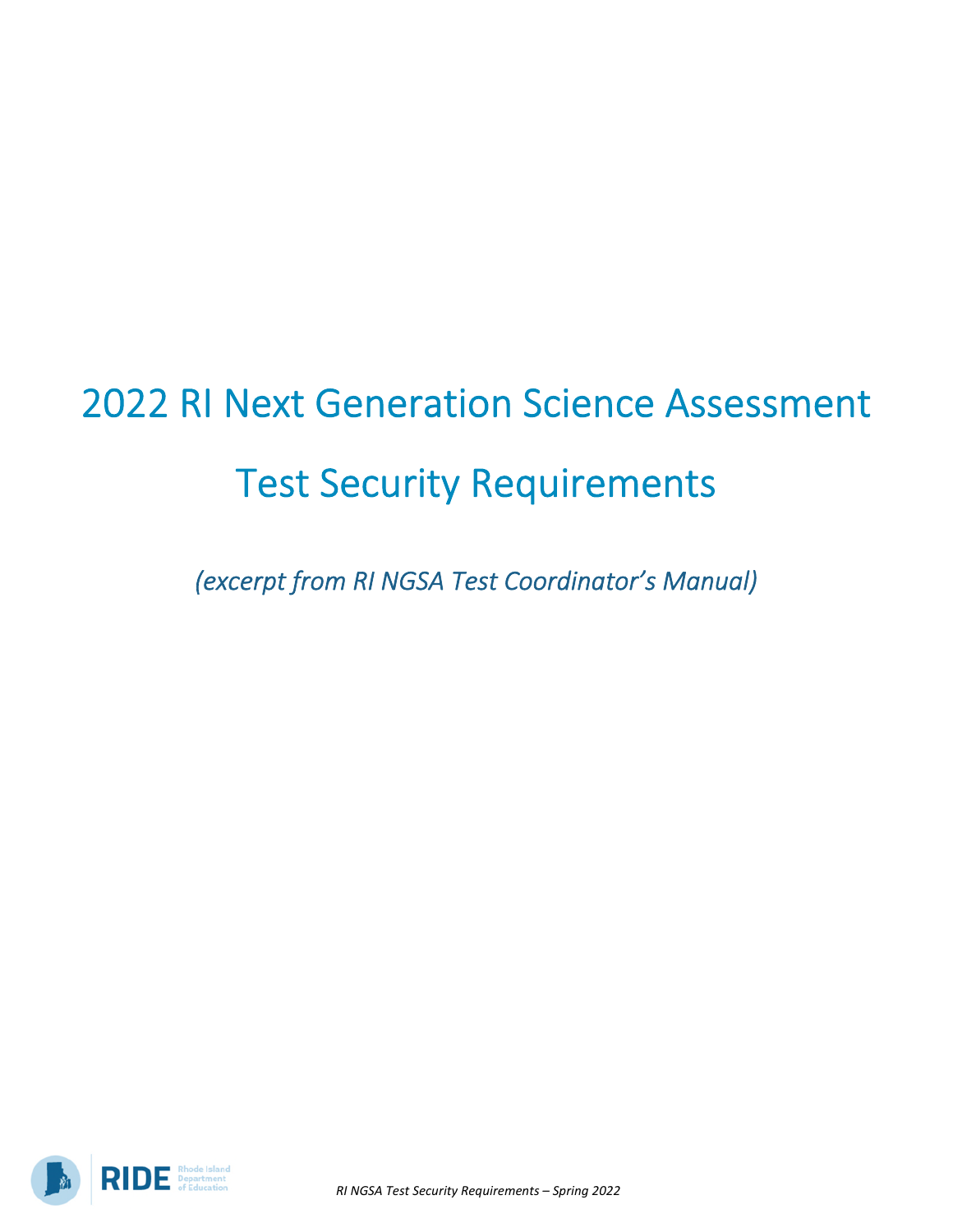## Part I. Test Security

The purpose of the Rhode Island Next Generation Science Assessment (RI NGSA) is to elicit valid results showing what students in grade 5, 8, and 11 know and can do in science, in accordance with the Next Generation Science Standards (NGSS).

The purpose of the RI NGSA Test Security Requirements is to protect the validity of those results.

**Principals and school personnel authorized to have access to secure materials and test content must follow the** requirements listed below and may not participate in, direct, assist in, encourage, or fail toreport any testing **irregularity or act of misconduct.**

**Principals are responsible for ensuring that all test administrators and school personnel authorized to have access to secure materials and test content are trained in and comply with the requirements and instructions contained in this part of the Test Coordinator's Manual (TCM) and in the Test Administrator's Manual (TAM).**

Please note the following definitions for the purposes of this section and this manual:

**"Secure" content and materials** include the following:

- test questions not publicly released
- any onscreen test content (e.g., passages, stimuli)
- student responses to test questions
- student testing tickets (must be tracked using internal tracking forms)
- used scratch paper (scratch paper must be accounted for on tracking forms but individual sheets do not need to be counted)

**"Access**" refers to handling secure testing materials, but does not include viewing test content, which is prohibited. Students may never transport secure testing materials, including from their initial testing room to a test completion room.

**"Locked storage area"** refers to the central locked area that must be used to store all secure RI NGSA testing materials when they are not in use. Test coordinators must restrict access to the locked storage area to only those school personnel authorized by the test coordinator to handle secure materials. For example, custodial or cleaning staff may not enter or access the locked area where the test coordinator stores secure materials.

Each principal must complete the Principal's Certification of Proper Test Administration (PCPA) to certify that the school has followed proper NGSA test security requirements and test administration protocols. See [Appendix A](#page--1-0) of the TCM for the certification statements to which the principal must attest.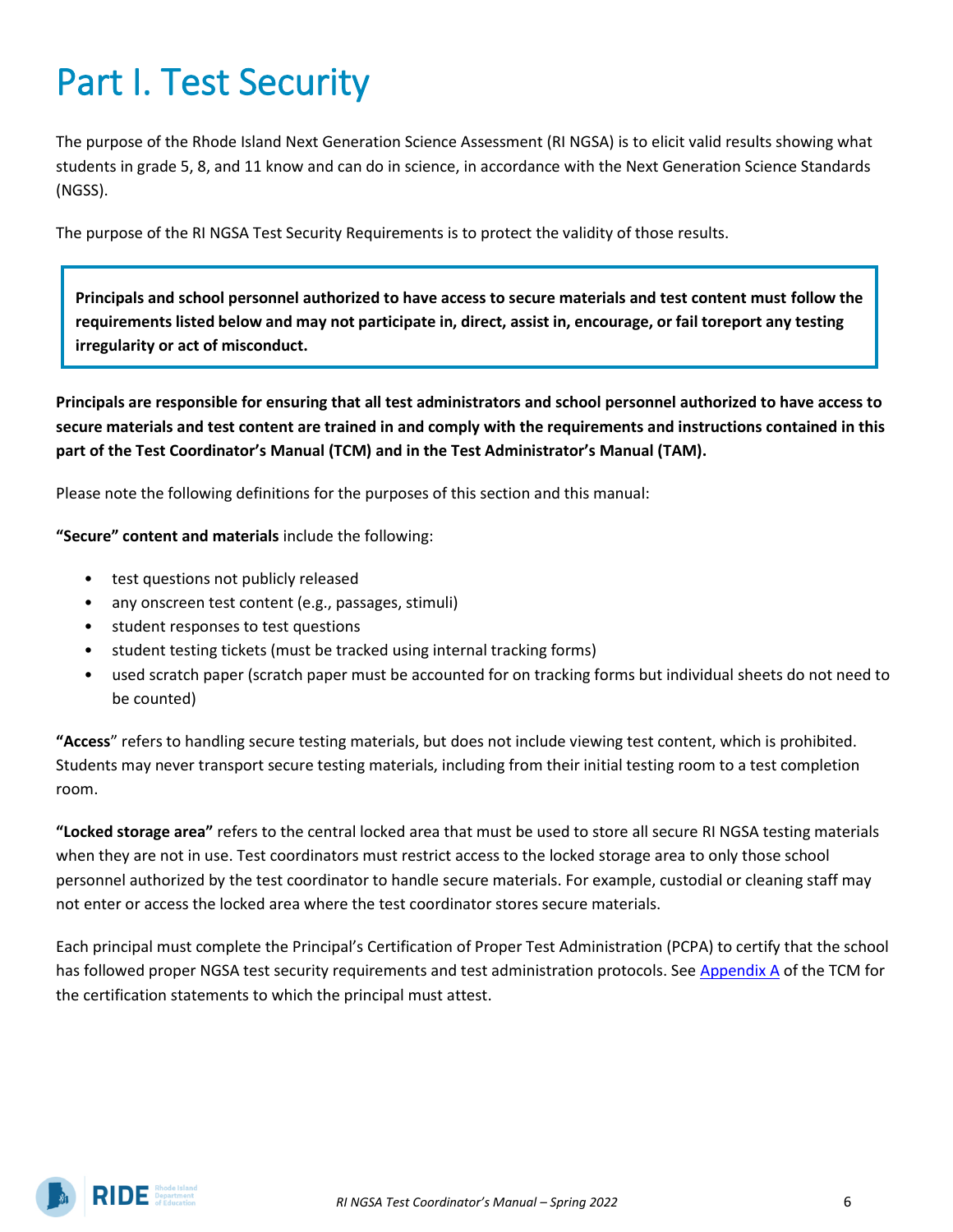## Responsibilities of the Principal and Test Coordinator(s)

#### *Authorize and Train Test Administrators*

Principals and test coordinators (TCs) authorize specific personnel to serve as test administrators and must train them to properly administer RI NGSA tests. Designate other school personnel as necessary to maintain a secure test administration (e.g., personnel permitted to access secure test materials, personnel to serve as hallway or restroom monitors, technology coordinators) and train them in RI NGSA security requirements.

- 1. Before the training session, distribute
	- a. a print or digital copy of the TAM to every test administrator, and
	- b. a print or digital copy of the test security requirements to all school personnel who have access to secure materials.
- 2. Document that all test administrators have received a TAM and that school personnel who have access to secure materials have received the test security requirements (see sample form in  $\Delta$ ppendix  $\Delta$ ).
	- a. Train test administrators prior to test administration. This TCM and TAM describe the protocols necessary to conduct a proper RI NGSA test administration.
	- b. For test administrators who provide accommodations to students with disabilities, or English learners (EL students), provide training in the implementation of accommodations in accordance with the *Accommodations and Accessibility Features Manual* (available a[t www.ride.ri.gov/Accommodations\)](http://www.ride.ri.gov/Accommodations).

#### *Communicate Test Security Requirements School-Wide*

- 1. Instruct students in RI NGSA test security requirements.
- 2. Ensure all school personnel (including those not involved in testing) understand the need for test security and how your school will ensure test security during the testing window.

#### *Implement Test Security Policies and Procedures*

Develop local policies and procedures that support and supplement these requirements to ensure proper test security at all times.

- 1. Schedule tests to avoid conflicts with recess or lunch (see the Scheduling Test Sessions section for more information about scheduling test sessions).
- 2. Ensure that tests are administered within the prescribed window and in the prescribed order.
- 3. Ensure that hallways are properly monitored during testing so that students are supervised at all times when they leave testing rooms (e.g., to use the restroom or transition to a test completion room).
- 4. Ensure that test administrators administer tests according to the Administering the RI NGSA section in TAM.

#### *Maintain Materials Security*

Keep secure RI NGSA testing materials in locked central storage when RI NGSA tests are not being administered.

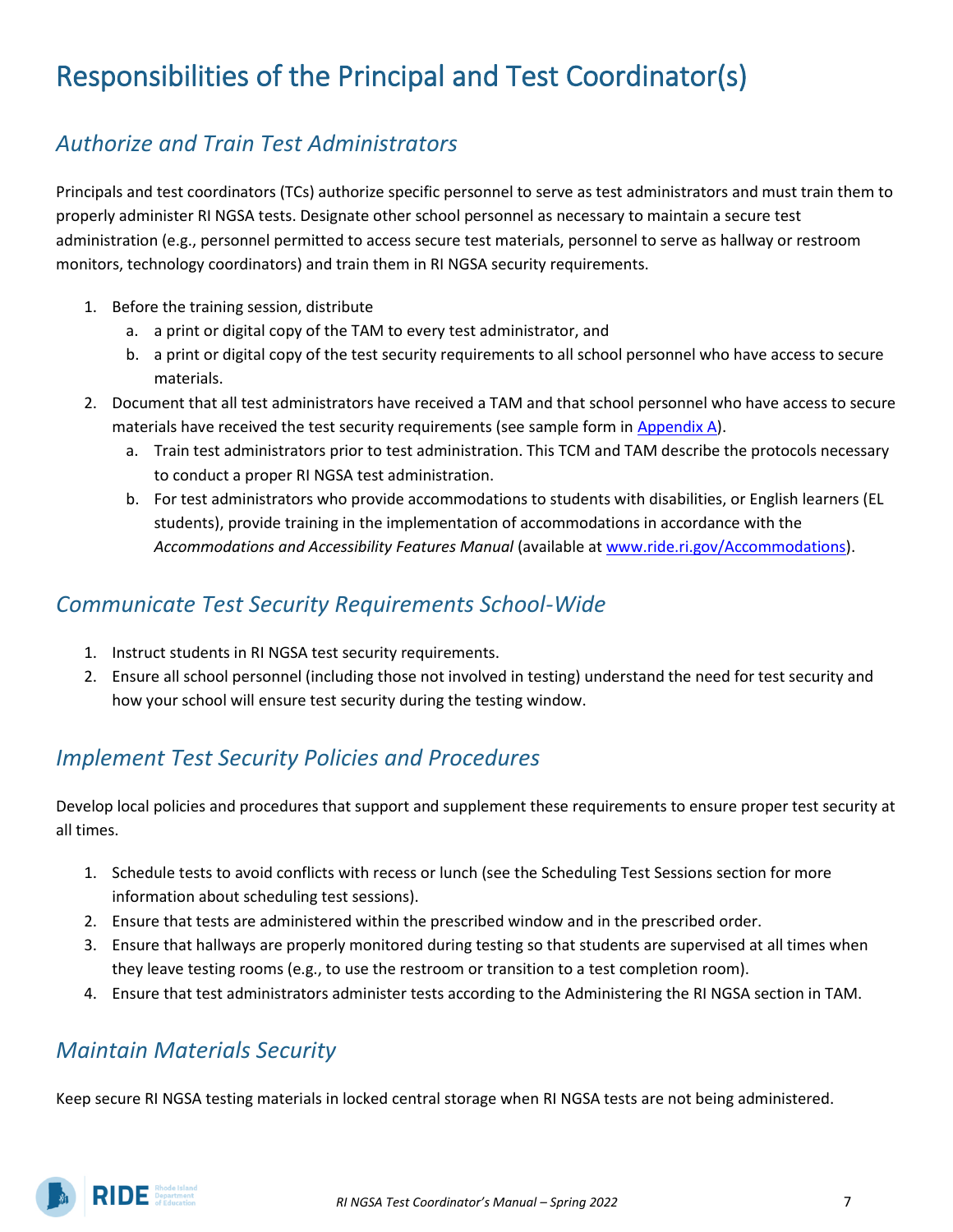- 1. Account for all secure testing materials at the end of each test session and keep them in the locked storage area when not in use.
- 2. Restrict access to the locked storage area to only those school personnel authorized to have access to secure materials.

Monitor printing, distribution, and collection of testing materials.

- 1. Student testing tickets must be printed, distributed, and collected after testing.
- 2. Used scratch paper must be accounted for and tracked during testing.

Securely destroy (i.e., shred) the following materials after testing.

- 1. Student testing tickets
- 2. Used scratch paper (i.e., written on by students)

## Shared Responsibilities of All Personnel Authorized to Have Access to Secure Materials

Test Coordinators, Test Administrators, Technology Staff, and other school personnel (e.g., proctors) authorized to have access to secure materials are responsible to ensure the following.

#### *Participate in Test Security and Test Administration Training*

Receive training in test security requirements and test administration protocols.

- 1. Test Coordinators are expected to participate in one of RIDE's training sessions on RI NGSA test security and test administration protocols (see [www.ride.ri.gov/Assessment-Training\)](http://www.ride.ri.gov/Assessment-Training).
- 2. Test administrators, test coordinators, and other school personnel authorized to have access to secure test materials must attend the school training session. A sample form that test coordinators may use to document participation can be found in [Appendix](#page--1-0) A.

#### *Maintain Security of Materials*

Document the location of secure materials at all times.

- 1. Track secure materials using the sample Test Materials Internal Tracking Form found in [Appendix](#page--1-0) A or a similar document (test coordinators keep these forms on file for three years). See [task 1 in section C of Part 2 f](#page--1-1)or more information about requirements for internal tracking forms.
- 2. The test coordinator and each test administrator must independently count testing tickets before signing the tracking forms and transferring custody of the tickets.
- 3. Do not leave testing tickets or other secure RI NGSA materials unattended at any time unless they are locked in the secure storage area.

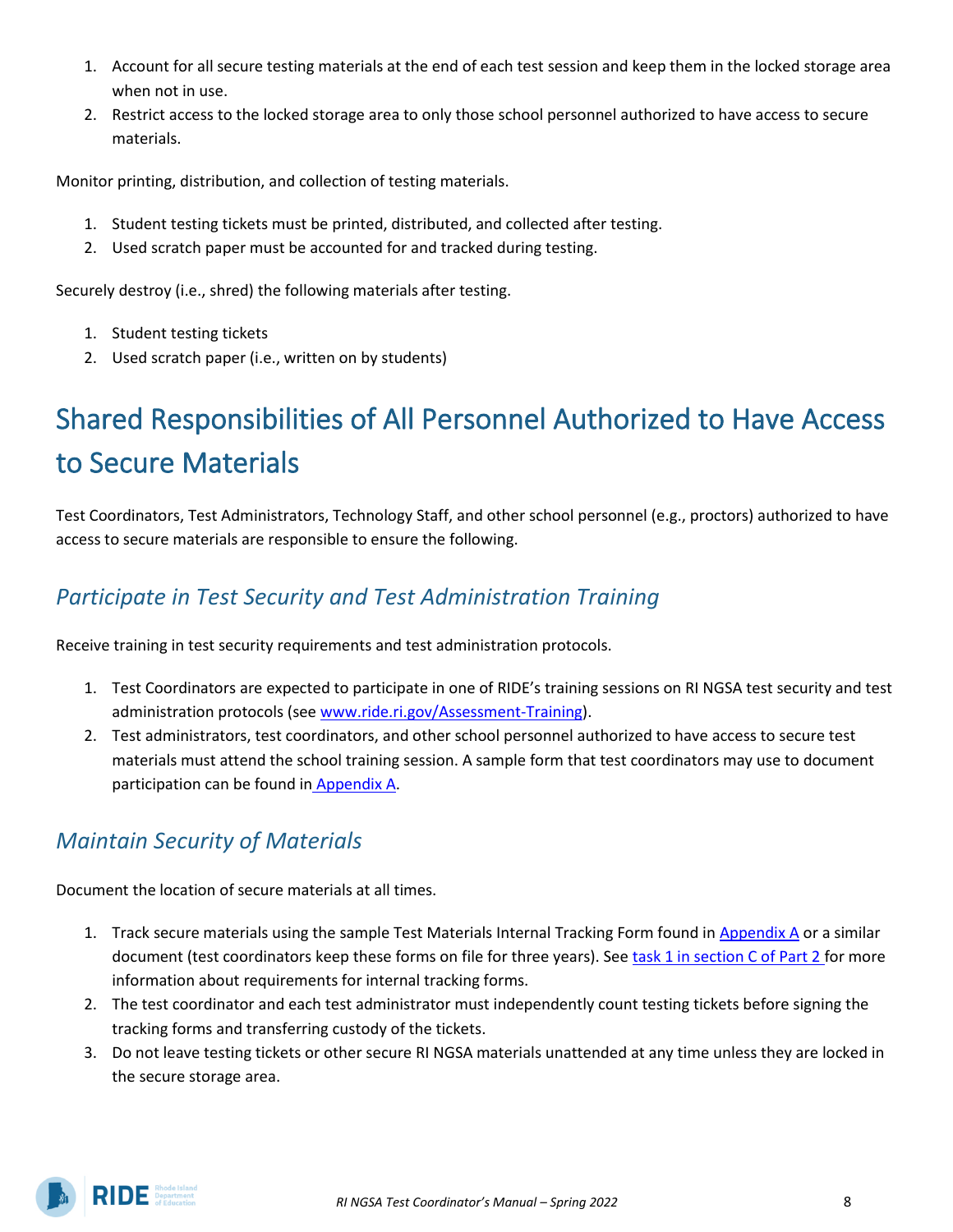#### *Maintain Security of Testing Locations*

Ensure the security of testing rooms (see [task 9 in section C of Part 2](#page--1-2) for more information about testing locations).

- 1. Do not allow unauthorized persons to enter the testing room. This includes parents, researchers, reporters, students not scheduled to be testing at the time, and any school personnel (including teachers) not assigned to the room as test administrators.
- 2. School administrators, district personnel, and RIDE observers may enter testing rooms to monitor and observe testing procedures.
- 3. Technology staff may enter testing rooms to troubleshoot problems with computer-based testing, but like other school personnel, are not permitted to photograph or otherwise duplicate secure test content on-screen.

#### *Maintain Security of Test Content*

Ensure the security of test content.

- 1. Do not discuss or in any way reveal the contents of test questions or student responses to test questions before, during, or after test administration, except as noted in this manual. Because RI NGSA test questions are secure and confidential until released publicly, school personnel should not discuss or review test questions with students or adults even after testing has been completed.
- 2. Do not duplicate any secure test content, including but not limited to audiotaping, videotaping, photographing, photocopying, typing, or copying by hand.
- 3. Do not remove testing materials from the school.
- 4. Do not allow scratch paper to be retained, discarded, or otherwise removed by students.
- 5. Be sure that testing tickets and used scratch paper have been destroyed after testing.
- 6. Do not allow students access to secure test questions prior to testing.
- 7. Do not read or view any student responses.
- 8. Do not change any student responses.

## Responsibilities of Test Administrators

All Test Administrators must sign the Test Security Agreement in [Appendix](#page--1-0) A prior to the administration of the RI NGSA.

#### *Participate in Test Security and Test Administration Training*

Receive training from the test coordinator in administering test sessions properly and securely.

- 1. Review the TAM and all relevant test security requirements before administering test sessions.
- 2. Attend the training session led by the test coordinator before test administration. A sample form that test coordinators may use to document participation in training and receipt of TAM can be found in [Appendix](#page--1-0) A.
- 3. Understand and follow the protocols related to administering tests to students with disabilities and EL students and protocols related to administering accessibility features. See the *[Accommodations and Accessibility Features](https://www.ride.ri.gov/InstructionAssessment/Assessment/AssessmentAccommodations.aspx#41061634-risap-accommodations-and-accessibility-manual-and-other-resources)  [Manual](https://www.ride.ri.gov/InstructionAssessment/Assessment/AssessmentAccommodations.aspx#41061634-risap-accommodations-and-accessibility-manual-and-other-resources)* for more information.

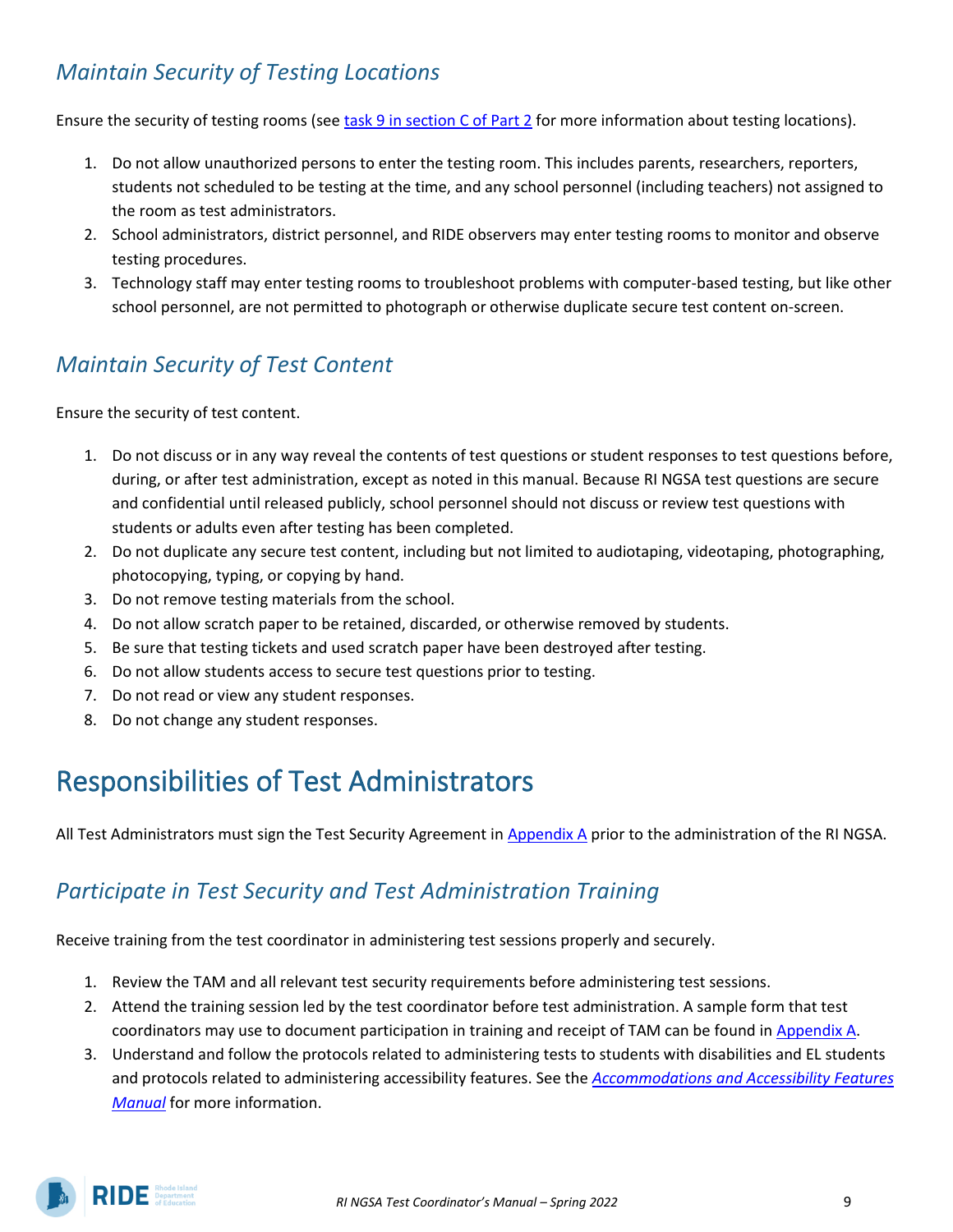#### *Implement Test Administration Protocols Properly*

Administer all tests according to appropriate protocols.

- 1. Administer tests during the prescribed testing window, and in the prescribed order.
- 2. Follow the directions and read the scripts in the TAM (and in any subsequent updates provided to test coordinators by RIDE) verbatim to students.
- 3. Remove or cover any classroom displays that provide information related to the content being assessed or to test-taking strategies (see [task 9 of section C of Part 2](#page--1-2) for more information about testing locations).
- 4. Provide students with all required test materials as listed in the TAM.
- 5. Prevent the use of prohibited materials (see [task 1 of section C of Part 2\)](#page--1-1). Note that results may be invalidated for students who use cell phones or other prohibited electronic devices during a test session, including after a student finishes testing and turns in test materials, during a break, and during the transition to a test completion area.

#### *Actively Monitor Testing Environment*

Focus full attention on the testing environment at all times.

- 1. Monitor the testing process by circulating around the room frequently. When not circulating around the room, test administrators should maintain a clear view of the students and keep their attention focused on them.
- 2. Ensure that students are not left unsupervised during testing, including during breaks and during transitions to test completion locations.
- 3. A test administrator may view students' tests on-screen only for the purpose of reading aloud a word as part of an accessibility feature or accommodation, or in order to assist a student who is having difficulty with the computer interface (see the [Administering the RI NGSA section of the TAM\)](https://ri.portal.cambiumast.com/-/media/project/client-portals/rhode-island/pdf/ri-ngsa-tam_final.pdf#page=28), or for students with the text-tospeech accommodation to read the options of a drop-down menu if text-to- speech is not doing so.
- 4. Students must work only on the test session being administered, and test administrators may not start or resume any test session in the TDS other than the one being administered.

#### *Ensure Integrity of Student Responses*

Ensure that students provide answers that are strictly their own and do not participate in any form of cheating.

- 1. Ensure that students do not consult notes, textbooks, or other teaching materials; do not access the Internet (except through the CAI Secure Browser during testing); do not share test questions with other students; and do not consult other students, school personnel, or anyone else during testing.
- 2. Ensure that students do not access the Internet outside of the secure testing online platform.

Do not give students any assistance or make suggestions for responding to any test question.

- 1. Test administrators must not coach a student during testing or alter or interfere with a student's response in any way. Examples of coaching include, but are not limited to:
	- a. providing answers to a student
	- b. indicating that a student has answered a question incorrectly or left a question blank
	- c. defining words or providing synonyms

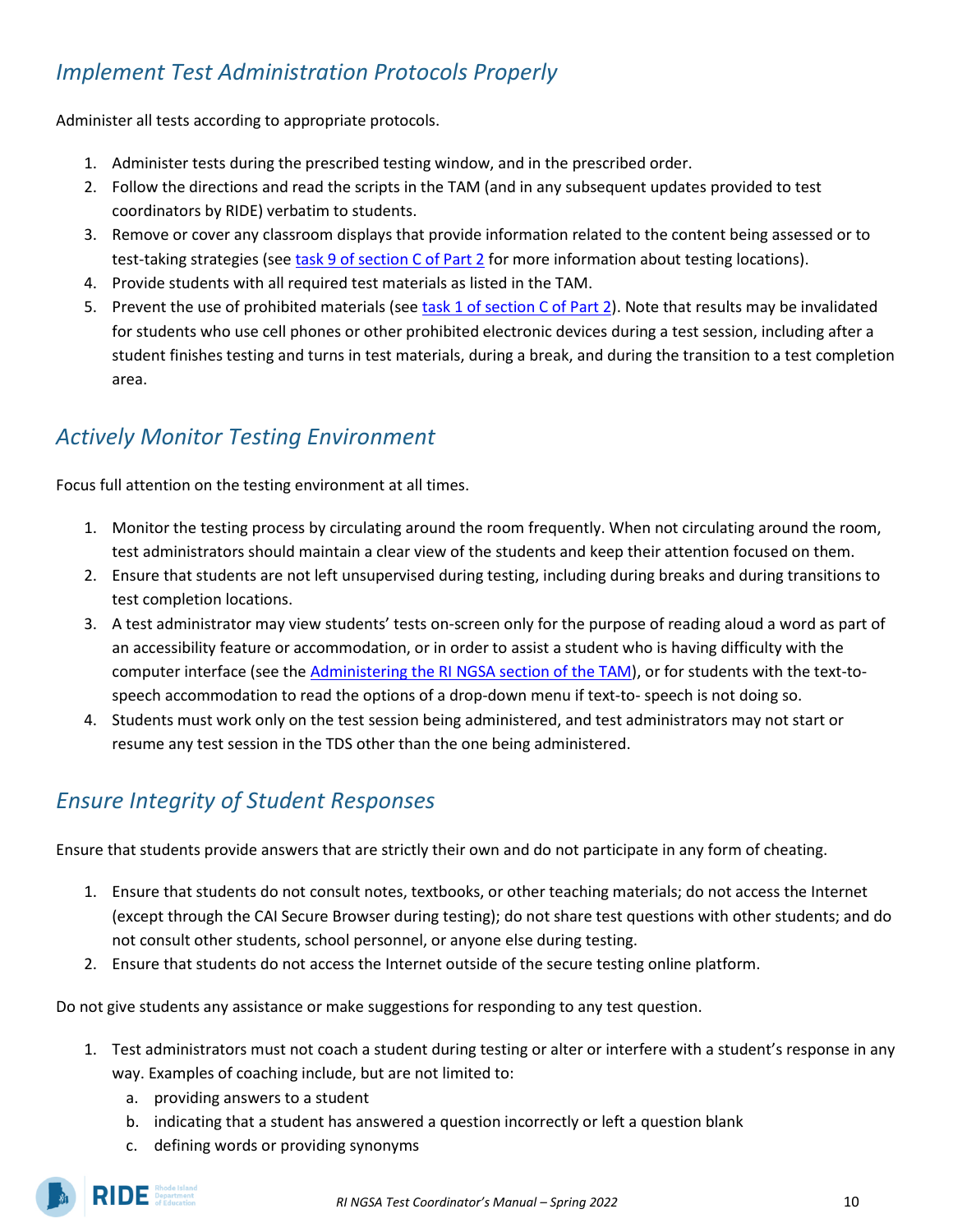- d. spelling words
- e. influencing a student's responses by offering hints, clues, cues, gestures, facial expressions, nods, or changes in voice inflection
- f. altering, explaining, simplifying, or paraphrasing any test question, reading passage, writing prompt, or multiple-choice answer option
- g. providing any manner of assistance that could impact a student's answers, including testing strategies
- h. suggesting that a student write more on a question, check previous work, or review or reconsider a question
- 2. At any time during a test session, a test administrator may repeat a portion of the TAM script if necessary, for clarification.

Do not read, view, or change student responses.

#### *Administer Student Accommodations Accurately*

Follow proper procedures for administering accommodations to students with disabilities and EL students.

- 1. Ensure that students are only provided accommodations that are listed specifically for use during RI NGSA testing in an approved IEP or a 504 plan, or that were specifically chosen as accommodations for EL students.
- 2. Follow guidelines on proper provision of RI NGSA accommodations as prescribed in the *[Accommodations and](https://www.ride.ri.gov/InstructionAssessment/Assessment/AssessmentAccommodations.aspx#41061634-risap-accommodations-and-accessibility-manual-and-other-resources)  [Accessibility Features Manual](https://www.ride.ri.gov/InstructionAssessment/Assessment/AssessmentAccommodations.aspx#41061634-risap-accommodations-and-accessibility-manual-and-other-resources)*.

## Testing Irregularities

Testing irregularities are incidents that represent a deviation from prescribed testing procedures. Testing irregularities may include student impropriety, errors in providing accommodations, educator misconduct, or the mishandling of secure test materials.

#### *School Observations*

In order to ensure the security and proper administration of the RI NGSA program, announced monitoring visits to schools are required to observe the procedures followed during test administration.

At least two regular classrooms should be visited and at least one accommodation session, if possible. Additional information about school selection and visit procedures are available in the *RI Test Coordinator Handbook* on the RIDE website at [www.ride.ri.gov/TC.](http://www.ride.ri.gov/TC)

Monitoring observers will confirm that all test security requirements in this section are being met, including the following:

- Materials are stored properly.
- Staff have been trained (RIDE may request to see sign-in sheets and training materials).
- Test administrators are administering tests appropriately.
- The testing environment is secure.

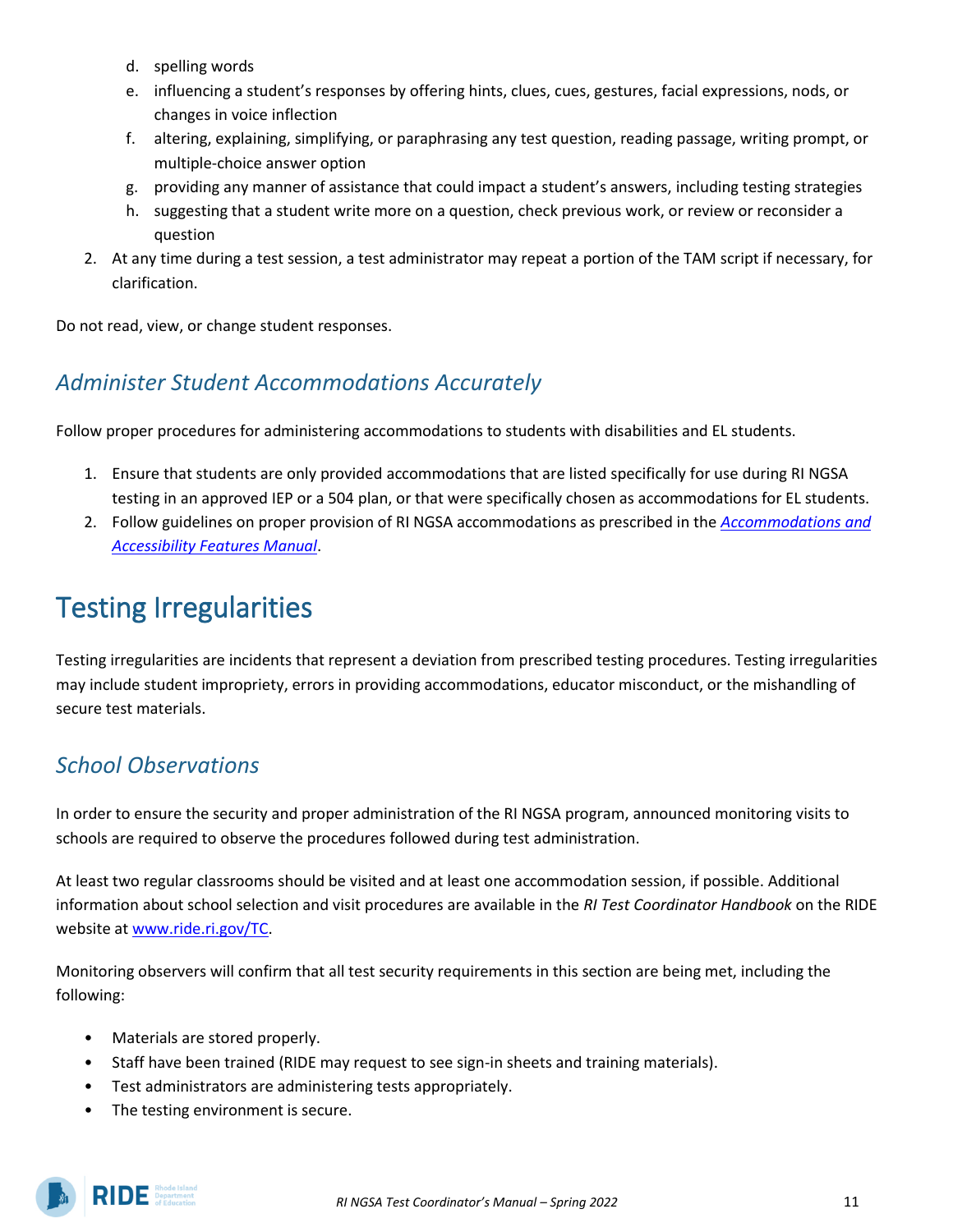#### *Mandatory Reporting of Irregularities by All Personnel*

Secure handling protects the integrity, validity, and confidentiality of assessment items and student information. Individuals who have witnessed, been informed of, or suspect the possibility of a test security incident that could potentially affect the integrity of the assessments must report this incident immediately to their school test coordinator. Deviation in test administration must be reported as a test security incident, using the form posted in the *[RISAP Test](https://www.ride.ri.gov/InstructionAssessment/Assessment/RISAPTestCoordinatorInformation.aspx#41911748-risap-test-coordinator-handbook)  [Coordinator's Handbook](https://www.ride.ri.gov/InstructionAssessment/Assessment/RISAPTestCoordinatorInformation.aspx#41911748-risap-test-coordinator-handbook)* to ensure the validity of the assessment results.

All test irregularities must be reported by the test administrator to the school test coordinator. The school test coordinator must collect any information and/or documentation and inform the Local Education Agency (LEA) or district test coordinator. The LEA or district test coordinator must contact RIDE to discuss the incident and provide any documentation, as necessary. RIDE will inform the local LEA/district if it is required to submit a formal investigation report of the irregularity. If any school or district employees with knowledge of a test irregularity has questions about their reporting obligations, RIDE can be consulted. It is recommended that parents/guardians be informed when a student-specific irregularity is reported to RIDE.

When reporting an irregularity to RIDE, the following information should be provided:

- a description of the alleged incident and the date it occurred
- the name of the school involved, along with the district and school code
- the name(s) of the individual(s) involved in the incident
- the specific test(s) and specific session(s) affected
- in student-specific reports: the student's name, date of birth, grade, and State-Assigned Student Identifier (SSID/SASID)

### Requirements of the Test Environment

The test environment refers to all aspects of the testing situation while students are testing and includes what a student can see, hear, or access (including access via technology) at various stages of testing.

| <b>Before Testing</b>      |                                                                                               |
|----------------------------|-----------------------------------------------------------------------------------------------|
| <b>Instructional</b>       | Instructional materials must be removed or covered, including information that might          |
| materials                  | assist students in answering questions. This includes materials that may be displayed on      |
|                            | bulletin boards, chalkboards, dry-erase boards, or charts.                                    |
| <b>Student seating</b>     | Students must be seated with enough space between them to minimize opportunities to look      |
|                            | at one another's work and maintain safe distancing according to health guidance. See task 9   |
|                            | in section C of Part 2 for more information.                                                  |
| <b>Signage</b>             | Place a "TESTING-DO NOT DISTURB" sign on the door(s) to the testing locations. If possible,   |
|                            | post signs in halls and entrances rerouting hallway traffic to promote optimum testing        |
|                            | conditions. A sample sign is provided in Appendix A.                                          |
| <b>During Testing</b>      |                                                                                               |
| <b>Testing through the</b> | Administration of the RI NGSA is possible only through the Student Interface via the Secure   |
| <b>Secure Browser</b>      | Browser. Students may not access any other programs or websites during testing.               |
| <b>Quiet environment</b>   | Provide a quiet environment void of talking or other distractions that might interfere with a |
|                            | student's ability to concentrate or compromise the testing situation.                         |

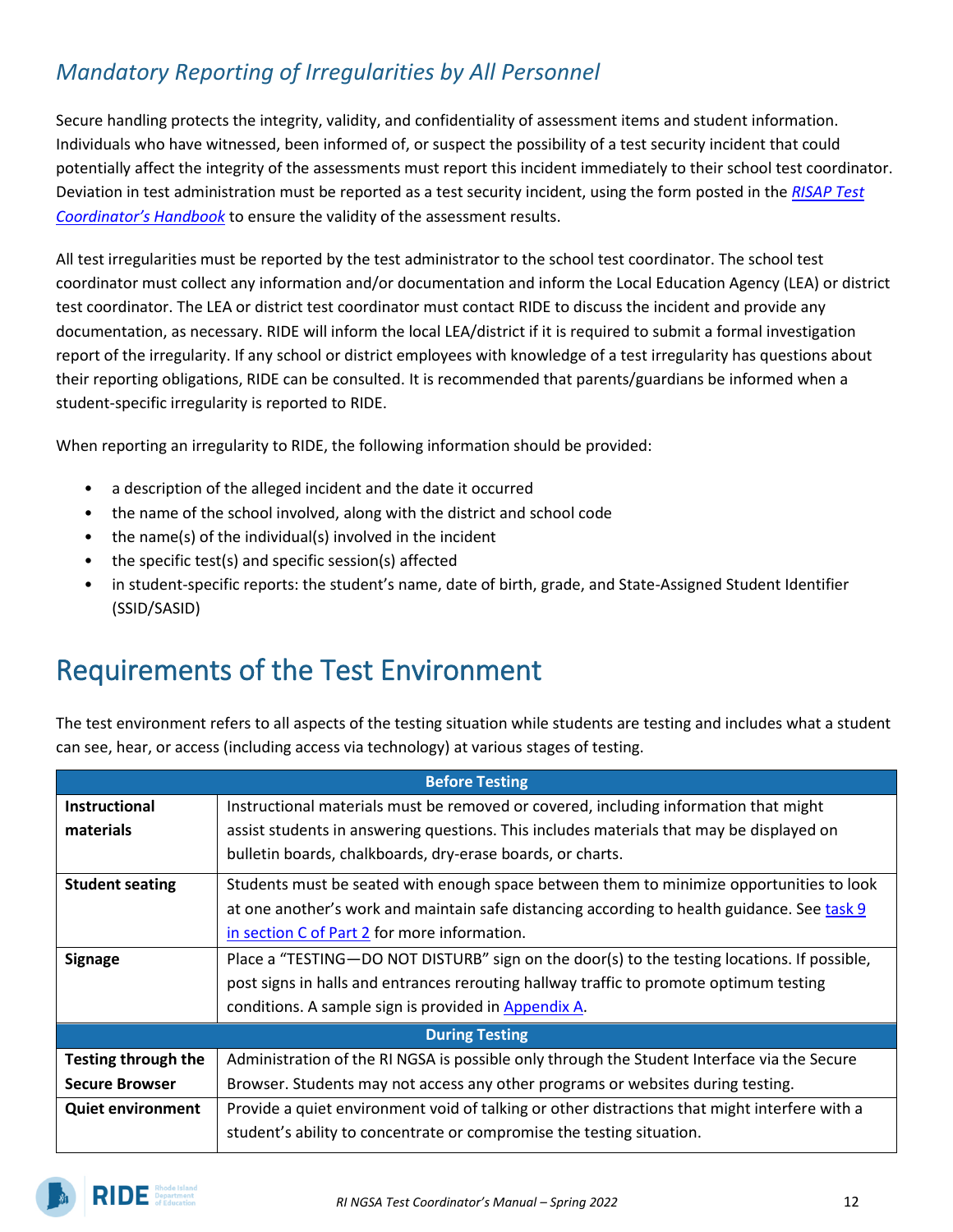| <b>Active proctoring</b>                                         | Monitor the testing process by circulating around the room frequently, maintaining a clear<br>view of students and keeping attention focused on them.                                                                                                                                                                                                         |
|------------------------------------------------------------------|---------------------------------------------------------------------------------------------------------------------------------------------------------------------------------------------------------------------------------------------------------------------------------------------------------------------------------------------------------------|
| <b>Access to</b><br>assessments                                  | Only students actively testing can view test items. Students not testing during the session<br>and unauthorized staff must not be in the room where a test is being administered.                                                                                                                                                                             |
|                                                                  | School Test Coordinators, Technology Coordinators, and Test Administrators may have<br>limited exposure to test items in the course of properly administering the assessments. Test<br>Administrators may not actively review or analyze any test items, except as needed to<br>appropriately administer accommodations to students.                          |
| No unauthorized log<br>in to the Online                          | Only students may log in to the Student Interface. Students may not use another<br>student's login credentials.                                                                                                                                                                                                                                               |
| <b>Testing System</b>                                            | Only adults with an authorized account may log in to the Test Administrator Interface (TA<br>Interface). An adult may not use another person's login credentials.                                                                                                                                                                                             |
| No access to digital,<br>electronic, or manual<br>devices        | Students must not have access to cell phones or other personal electronic devices during the<br>testing sessions. Test Administrators may have cell phones with them only for the purpose of<br>communicating about assessment administration, if needed.                                                                                                     |
|                                                                  | No digital, electronic, or manual device may be used to record or retain test items. Similarly,<br>secure materials must not be discussed with or released to anyone via any media, including<br>fax, email, and social media websites.                                                                                                                       |
| No copies of test<br>materials                                   | Unless needed as a print-on-demand or Braille accommodation, no copies of the test items or<br>stimuli may be made or otherwise retained.                                                                                                                                                                                                                     |
| No access to<br>responses                                        | Test Administrators are not permitted to review student responses in the testing<br>interface or students' notes on scratch paper, except as needed to appropriately<br>administer accommodations to students.                                                                                                                                                |
| <b>After Testing</b>                                             |                                                                                                                                                                                                                                                                                                                                                               |
| No retaining,<br>discussing, or<br>releasing test<br>materials   | Descriptions of test items, stimuli, and simulations must not be retained, discussed, or<br>released to anyone.                                                                                                                                                                                                                                               |
| <b>No test materials</b><br>used for<br>instructional<br>purpose | Test Administrators must not make any copies, or descriptions, of test items, stimuli, and<br>simulations to retain for instructional purposes.                                                                                                                                                                                                               |
| <b>Destroy secure test</b><br>materials                          | All secure materials, including scratch paper, testing tickets, and materials from the print-on-<br>demand accommodation must be destroyed after testing. The only secure test materials not<br>destroyed are paper testing booklets that must be shipped back to the vendor once student<br>responses have been entered into the Data Entry Interface (DEI). |